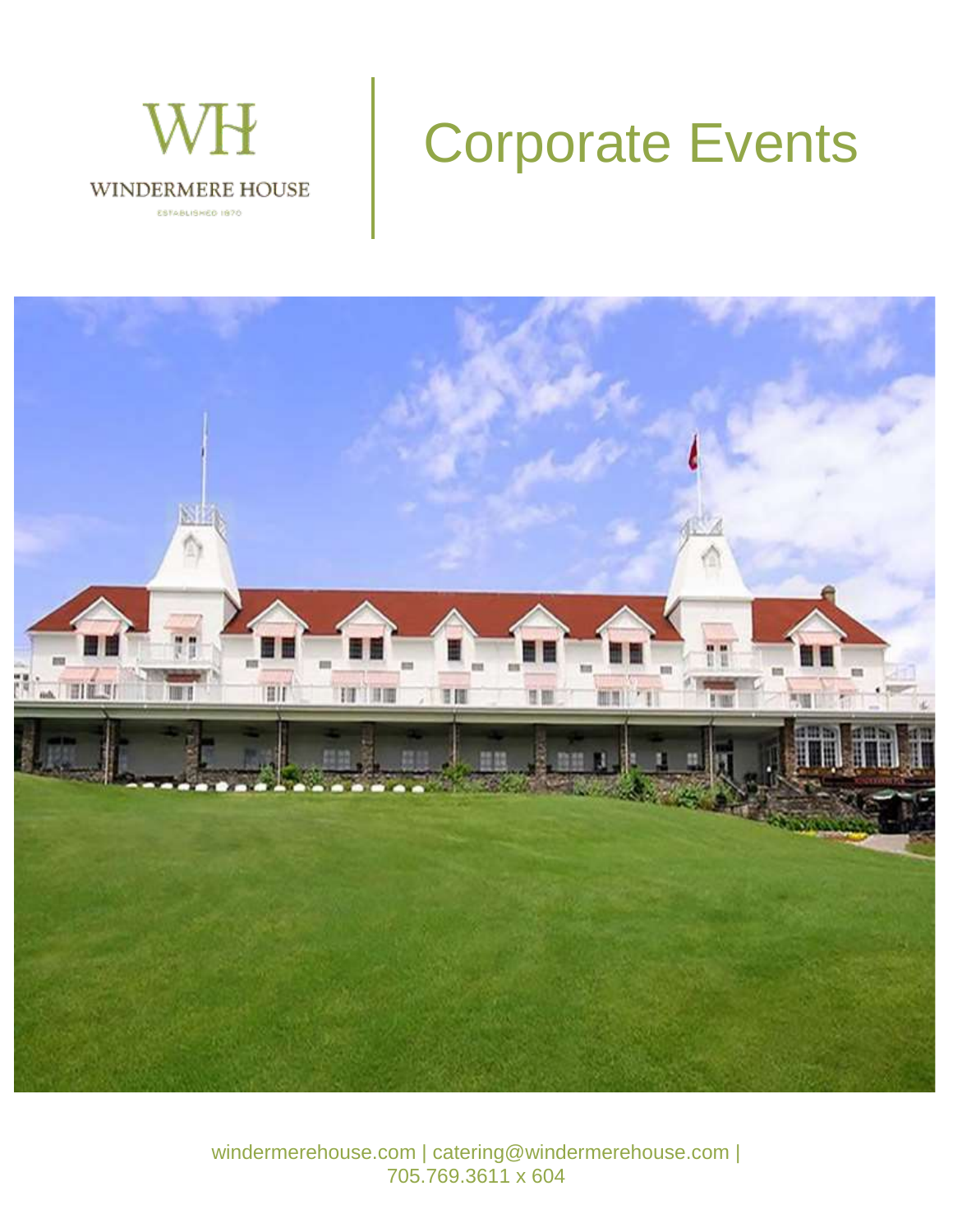## A Venue Space **That Will Inspire Your Team**



Just over two hours north of Toronto, this world-class destination is the perfect location to host your next business event. We welcome groups of 10 people for intimate boardroom meetings and up to 150 in the Islandview Room.

There is a top-tier golf club just steps away. Whether you are looking to plan an important meeting while at your cottage, or need a business retreat away from the city, Windermere House is the perfect way to mix business with pleasure.

If you are looking to build your brand, unlock profits or set sales benchmarks, it's a sure bet now that the new Windermere House has been upgraded for the most discriminating conferences and events. Let our famous ambiance, wonderful golf course, luxuriant spa, and first class dedication to service and convenient entree to all that Muskoka offers, encourage your record-setting corporate inspirations.

INTERACTIVE AND INTELLIGENT SERVICE STAFF SUPERIOR MANAGEMENT OFYOURCONFERENCE 'IT'S ALL INTHE DETAILS'PLANNING WITH THE EVENTS MANAGER USE OF RESORT FACILITIES FOR YOU AND YOUR STAFF

## Conference Facilities

Windermere House offers a variety of meeting facilities specifically designed to meet the demands of small and medium- sized conferences. All of the conference rooms overlook Lake Rosseau.

\$795 for our Islandview Room and \$295 for the Tobin Room Or Boardroom. Each room includes:

- Walnut Chivari chairs
- White linens and white napkins
- 2 flipchart
- notepads and pens

| <b>MEETING ROOMS</b>           | <b>BANQUET</b><br>Rounds of 10 | <b>THEATER</b> | <b>BOARDROOM</b> | <b>STAND UP</b> | <b>DIMENSIONS</b><br>$L \times W \times H$ | <b>SQUARE</b><br><b>FEET</b> |
|--------------------------------|--------------------------------|----------------|------------------|-----------------|--------------------------------------------|------------------------------|
| <b>TOBIN</b>                   | 32                             | 48             | 28               | 70              | $24 \times 32 \times 10$                   | 816                          |
| <b>ISLANDVIEW</b>              | 150                            | 170            | 38               | 150             | $24 \times 75 \times 10$                   | 2000                         |
| <b>BOARDROOM</b>               | 14                             |                | 14               |                 | $24 \times 16 \times 10$                   | 396                          |
| ROSSEAU GRILL (existing setup) | 80                             |                |                  |                 | $20 \times 40 \times 10$                   | 600                          |
| <b>FRONT LAWN (OUTDOORS)</b>   | 80                             | 150            |                  | 150             |                                            |                              |
| VERANDAH (OUTDOORS)            | 40                             |                |                  | 150             |                                            |                              |

#### **MEETING SPACES – SIZES & OCCUPANCY**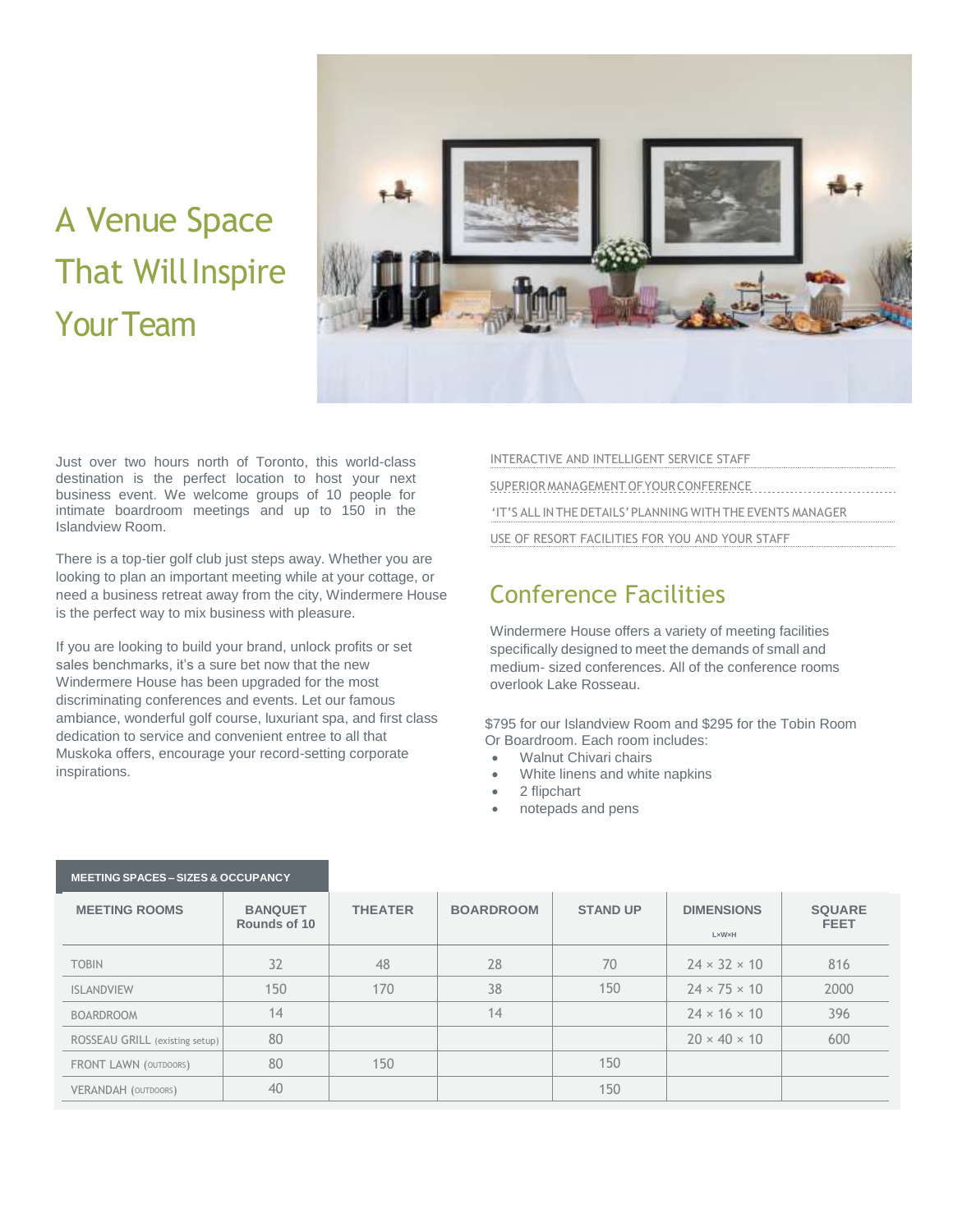## Room Rates – 2022

|                                           | <b>SPRING</b><br>May 20 - June 20 |         | <b>SUMMER</b><br>June 21 - Sept 4 |                | FALL<br>Sept 5 - Oct 30 |                |
|-------------------------------------------|-----------------------------------|---------|-----------------------------------|----------------|-------------------------|----------------|
| <b>ROOM RATE WITH</b><br><b>BREAKFAST</b> | WEEKDAY                           | WEEKEND | WEEKDAY                           | <b>WEEKEND</b> | WEEKDAY                 | <b>WEEKEND</b> |
| GARDENVIEW                                | 194                               | 250     | 280                               | 310            | 210                     | 310            |
| LAKEVIEW                                  | 240                               | 350     | 375                               | 390            | 295                     | 390            |
| LAKEVIEW BALCONY                          | 275                               | 375     | 420                               | 425            | 350                     | 435            |
| PREMIUM LAKEVIEW BALCONY                  | 300                               | 410     | 445                               | 470            | 385                     | 470            |
| PLATINUM SUITE                            | 300                               | 400     | 430                               | 450            | 365                     | 450            |
| LONGHURST SUITE                           | 370                               | 440     | 480                               | 510            | 400                     | 510            |
| WINDERMERE COTTAGE                        | 725                               | 900     | 950                               | 1,050          | 825                     | 1,050          |
| <b>2 BEDROOM SUITE</b>                    | 775                               | 950     | 1.000                             | 1,095          | 900                     | 1.095          |

## Accommodations

Windermere House has been awarded a four-star rating from Canada Select. The Main Lodge contains 56 rooms, many of which offer private balconies overlooking Lake Rosseau. All rooms are equipped with air-conditioning, bar fridge, LCD television, coffee machine, and wireless high-speed Internet service.

In addition to the various conference and meeting rooms, Windermere House offers a two bedroom suite in the main hotel that has a private balcony overlooking Lake Rosseau. Receptions may also be held on the historic stone verandah or have the entire use of the Windermere Cottage - a four bedroom executive retreat.

Windermere House is happy to assist you with any special requirements needed to make your event a success. Please speak with the Event's Manager for further details.

ALL ROOM RATES ARE SUBJECT TO 13% HST AND \$28 RESORT FEE, PER ROOM PER DAY.

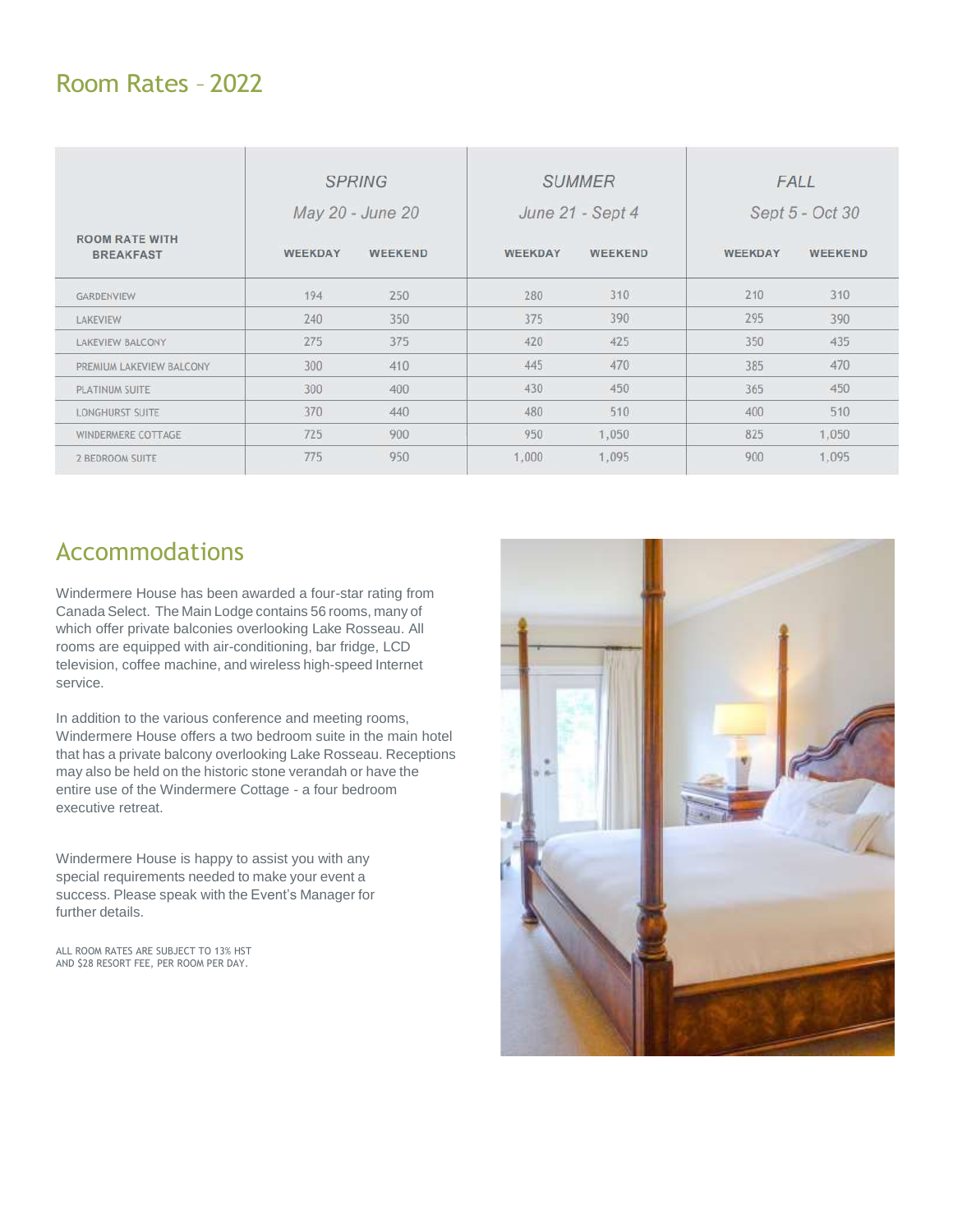









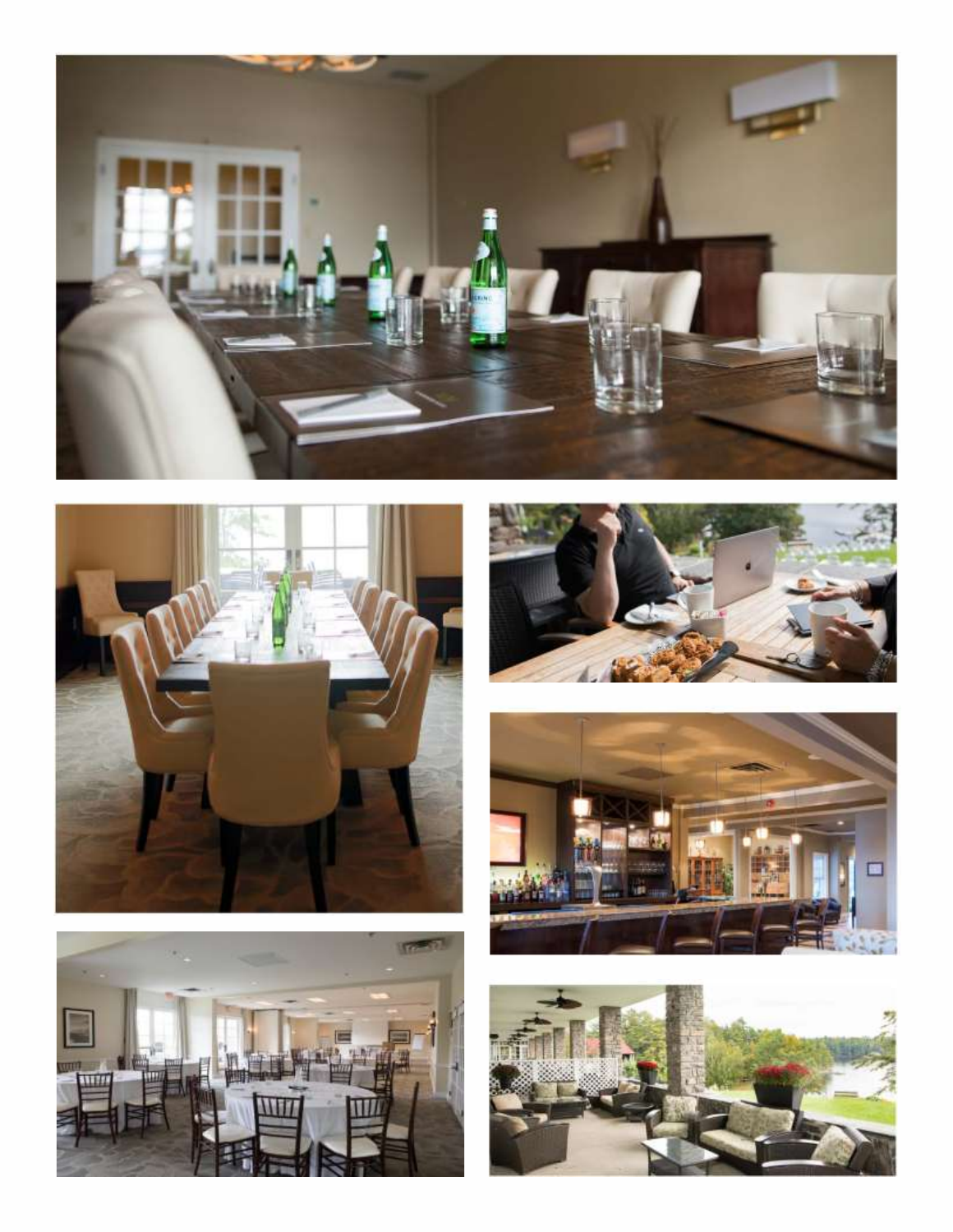## Resort Facilities

You and your team are welcome to enjoy the facilities at Windermere House during your stay. Activities such as tennis, badminton, basketball, volleyball, paddle boating, kayaking, and canoeing are available at no additional charge.



#### GOLF AT WINDERMERE

[Windermere Golf & Country Club i](https://www.windermeregolf.ca/)s only steps away from Windermere House. Established in 1919, the scenic 18-hole, par 72 course offers 14 ponds, tree-lined fairways, and 124 acres of spectacular views. For more information, please contact the golf course directly at 705.769.3381.

#### AMBA HEALTH & BEAUTY SPA

[AMBA Health & Beauty Spa o](http://www.ambaspa.com/)ffers a number of special packages. Located on the third floor of Windermere House, the spa features six treatment rooms, a comfortable lounge, an enclosed manicure and pedicure area, an indoor fitness centre, and sauna. Bookings can be made directly with the spa at 705.769.3611 ext 617 and a current listing of treatment options and pricing are available upon request.

### Recreation,Team Building and Group Activities

Whether you are looking for the perfect meeting space away from the distractions of the city, a fun and productive team building weekend, or something in between, the Events Coordinator is here to assist you. Please ask the Events Coordinator about other venues. While Windermere House is renowned for its state of the art conference and meeting facilities, we know that time spent together outside of the boardroom can be just as important to your company.

Windermere House provides a great variety of both recreational and team activities to help you work together, build morale, and unwind after a productive day. We work closely with local companies to arrange a custom schedule to meet your specific needs. Of course, if you are interested in an activity you do not see listed, just ask the Events Coordinator, and we will do our very best to assist you

| <b>BREAKAWAY SESSIONS</b>   |
|-----------------------------|
| <b>WORK IT OUT</b>          |
| AMP IT UP                   |
| <b>HUNGRY FOR KNOWLEDGE</b> |

## Corporate Packages

Our All Day Meeting Package is \$169 per person, per day + 18% service fee and 13% HST and includes the following:

BREAKFAST IN ROSSEAU GRILL MORNING COFFEE BREAKS LUNCH – WORKING LUNCH OR IN THE ROSSEAU GRILL AFTERNOON COFFEE BREAKS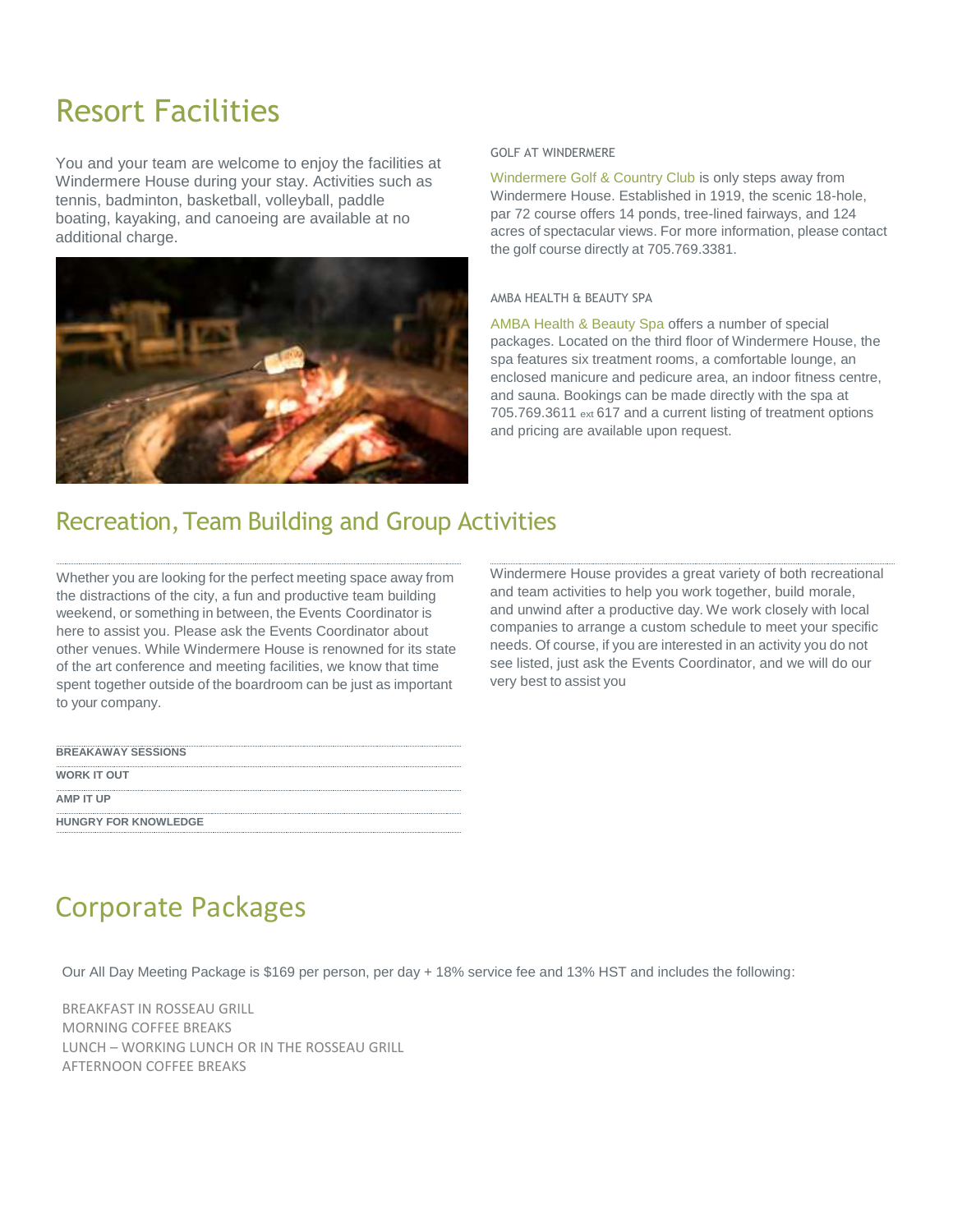#### **breakfast:**

available in the rosseau grill, served as a buffet. your guests can come down during breakfast hours at their leisure (reservations recommended).

enhancements latte 8 cappuccino 7 espresso 6 double espresso 8

**coffee break**  *all breaks come with coffee, tea and water*

#### **option 1**

**morning** fruit fresh baked pastries *butter I preserves*

**afternoon** crudites *buttermilk ranch I hummus* squares & cookies

#### **option 3**

**morning** fruit fresh baked pastries *butter I preserves*

**afternoon** crudites *buttermilk ranch I hummus* pita chips *green pea hummus*

#### *enhancements*

*red bull 7 still bottled water 3 sparkling bottled water 4 assorted juice 3.5 soft drinks 3.5*

#### **buffet lunch or dinner I 20 person minimum**

*all breaks come with coffee, tea and water* 

**red pine** artisanal rolls & butter

crisp lettuce *double smoked bacon I garlic croutons I parmesan I lemon caesar dressing* mini potato salad

*green beans I red onion I tarragon I parsley I chives I grainy mustard*

#### **option 2**

**morning** fruit fresh baked pastries *butter I preserves*

**afternoon** crudites *buttermilk ranch I hummus* tortillas *guacamole I pica de gallo I lime crema*

**option 3** (additional \$5 per person)

#### **morning**

strawberry banana smoothie *almond milk I flax seeds* bagels *cream cheese I butter I preserves*

#### **afternoon**

crudites *buttermilk ranch I hummus* granola bars rosemary salted nuts

*granola bars 3 individual sun chips 4 individual potato chips 4 chocolate banana bread 24 per dozen slices carrot loaf 24 per dozen slices zucchini sunflower bread 24 per dozen slices spiced rosemary nuts 27 per dozen slices*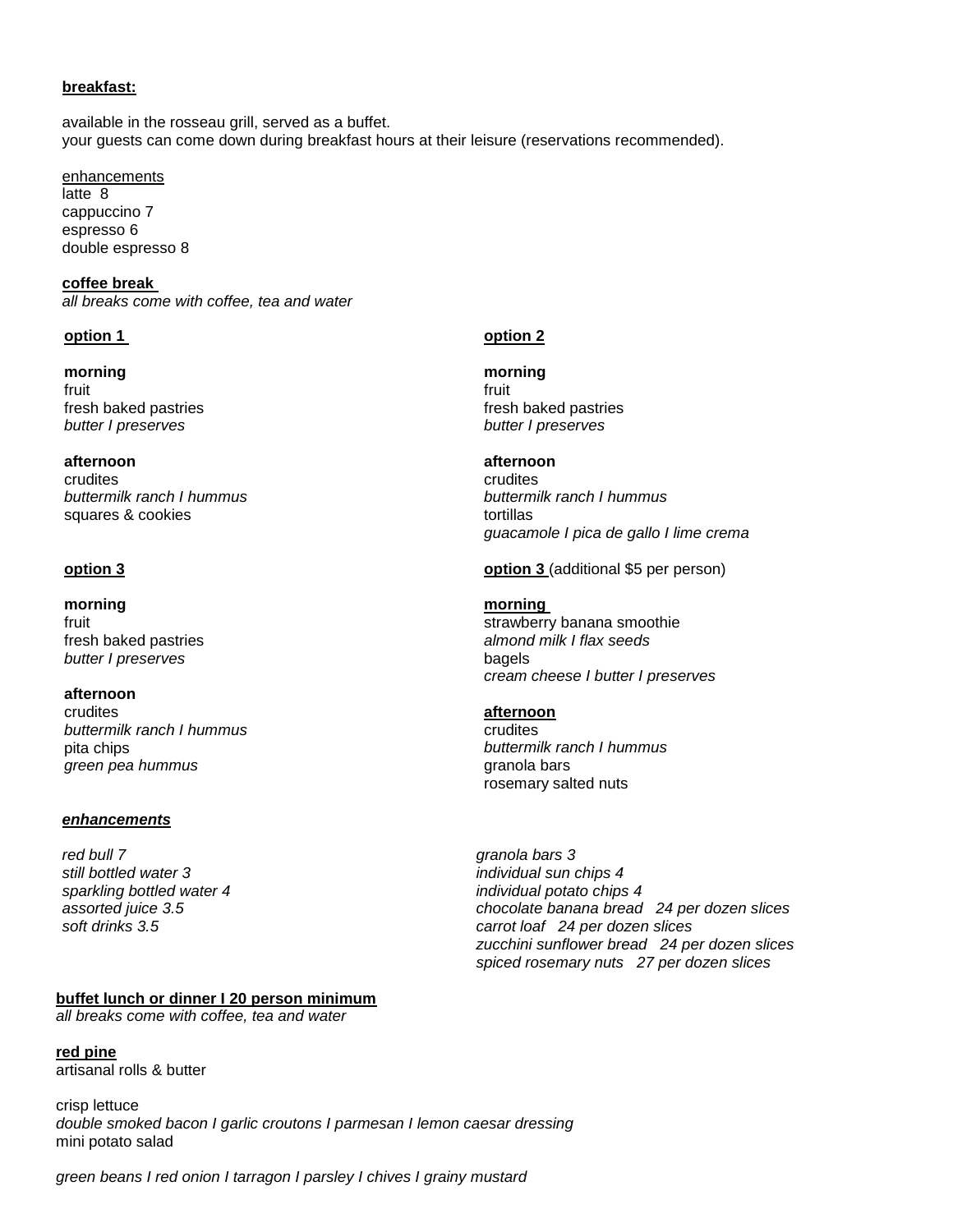beef lasagna vegetarian lasagna

fresh fruit squares & tarts

**sugar maple** artisanal rolls & butter

market soup chopped salad *radishes I corn I feta I black olives I cherry tomatoes I palm hearts I oregano dressing*

lemon thyme roast chicken maple miso salmon rosemary fingerling potatoes sweet herb seasonal vegetables

fresh fruit carrot cake

#### **tamarack**

market soup

fusilli pasta salad *sundried tomatoes I artichokes I arugula I bocconcini I chickpeas I basil pesto* tangled greens *sunflower seeds I carrots I cherry tomatoes I chimichurri vinaigrette*

assorted sandwiches & wraps

fresh fruit truffle cake

**white birch I additional 15 per person**

artisanal rolls & butter

coconut & cabbage slaw tuscan bean salad panzanella salad

sticky chili pork ribs chipotle tofu pineapple skewers coriander lime grilled salmon grilled corn

kettle chips fresh fruit cookies

#### **plated lunch options**

for plated options with a choice of selection, guests will need to choose in the morning and selections provided to your venue *coordinator.* 

*should you wish to only choose one option per course, only guests with allergies should be noted in advance to you venue coordinator* 

all plated meals come with coffee, tea and water.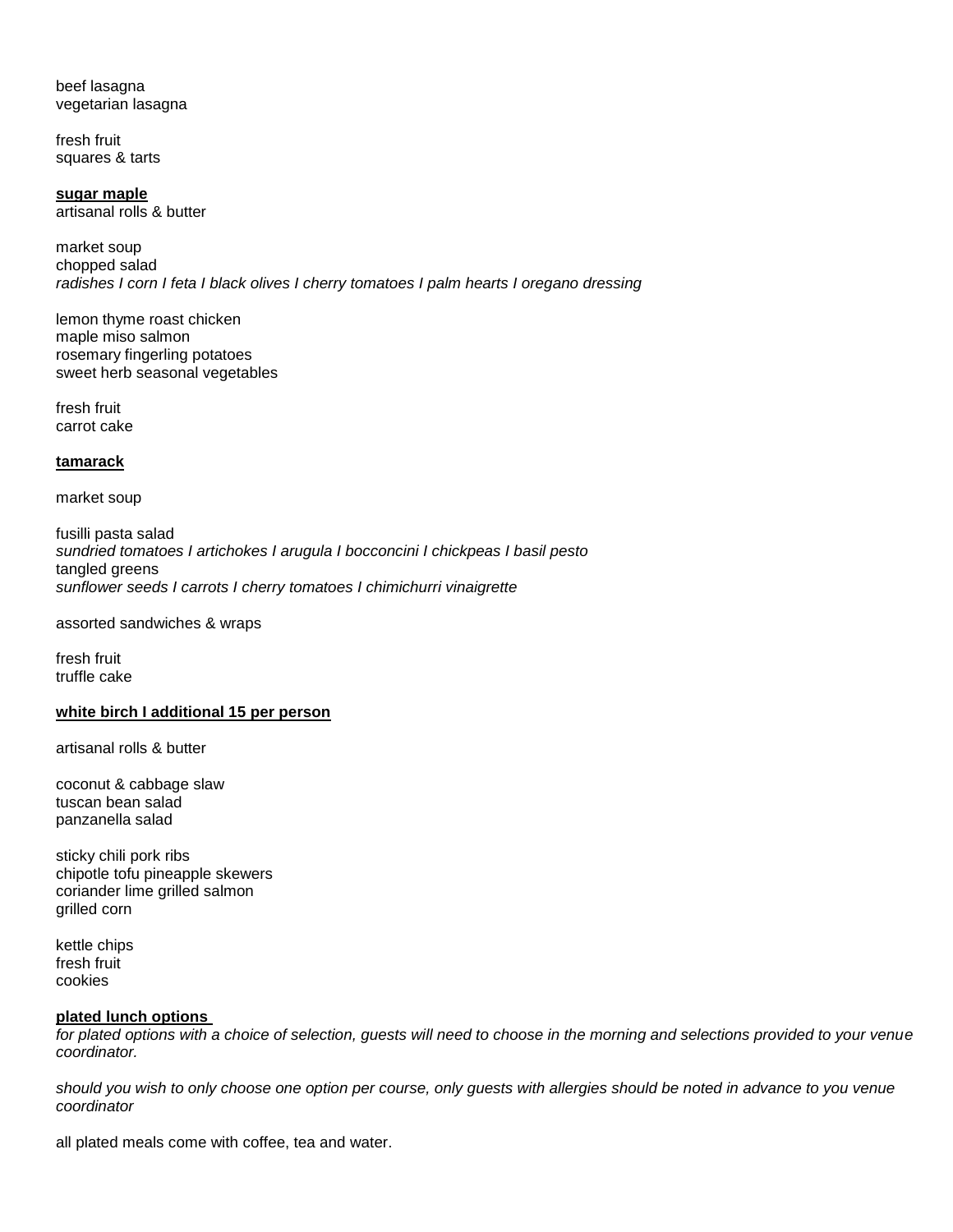#### **windermere pub inspired**

**first**

market soup or gem caesar *crisp lettuce I double smoked bacon I garlic croutons I parmesan I lemon caesar dressing*

#### **second**

windermere house burger *8 oz ground chuck (or impossible burger) I aged cheddar I sweet herb mayo I lettuce I tomato I pickles I onion I sweet herb fries* or fish & chips *crisp pickerel i sweet herb fries i slaw i minty mushy peas i gribiche tartar sauce*  or reubenesque *corned bee I house-made sauerkraut I reuben dressing I swiss cheese I rye bread I sweet herb fries*

**third** wild berry cheesecake

#### **rosseau grill inspired**

#### **first**

market soup or tangled organic greens *avocado almonds I sunflower seeds I garden herb vinaigrette*

#### **second**

windermere house burger *8 oz ground chuck (or impossible burger) I aged cheddar I sweet herb mayo I lettuce I tomato I pickles I onion I sweet herb fries* or

smoked turkey club *prosciutto I avocado I arugula I tomato oregano jam I sourdough* or crisp salmon *cauliflower I raisins I almonds I capers I tarragon brown butter*

**third** chef's dessert choice

#### **rosseau grill dinner table d'hote**

#### **balsam fir**

**first** tangled organic greens *avocado almonds I sunflower seeds I garden herb vinaigrette* or frito misto *crisp calamari I shrimp I fennel I broccolini I calabrian chili aioli*

#### **second**

braised beef short-ribs *roast carrots I garlic spun potatoes, kale pesto*  or pan seared pickerel *creamless corn I oyster mushrooms I leeks I fish red wine sauce* or harissa cauliflower steak *chickpeas I charred broccolini I walnut caper salsa*

**third** chef's dessert choice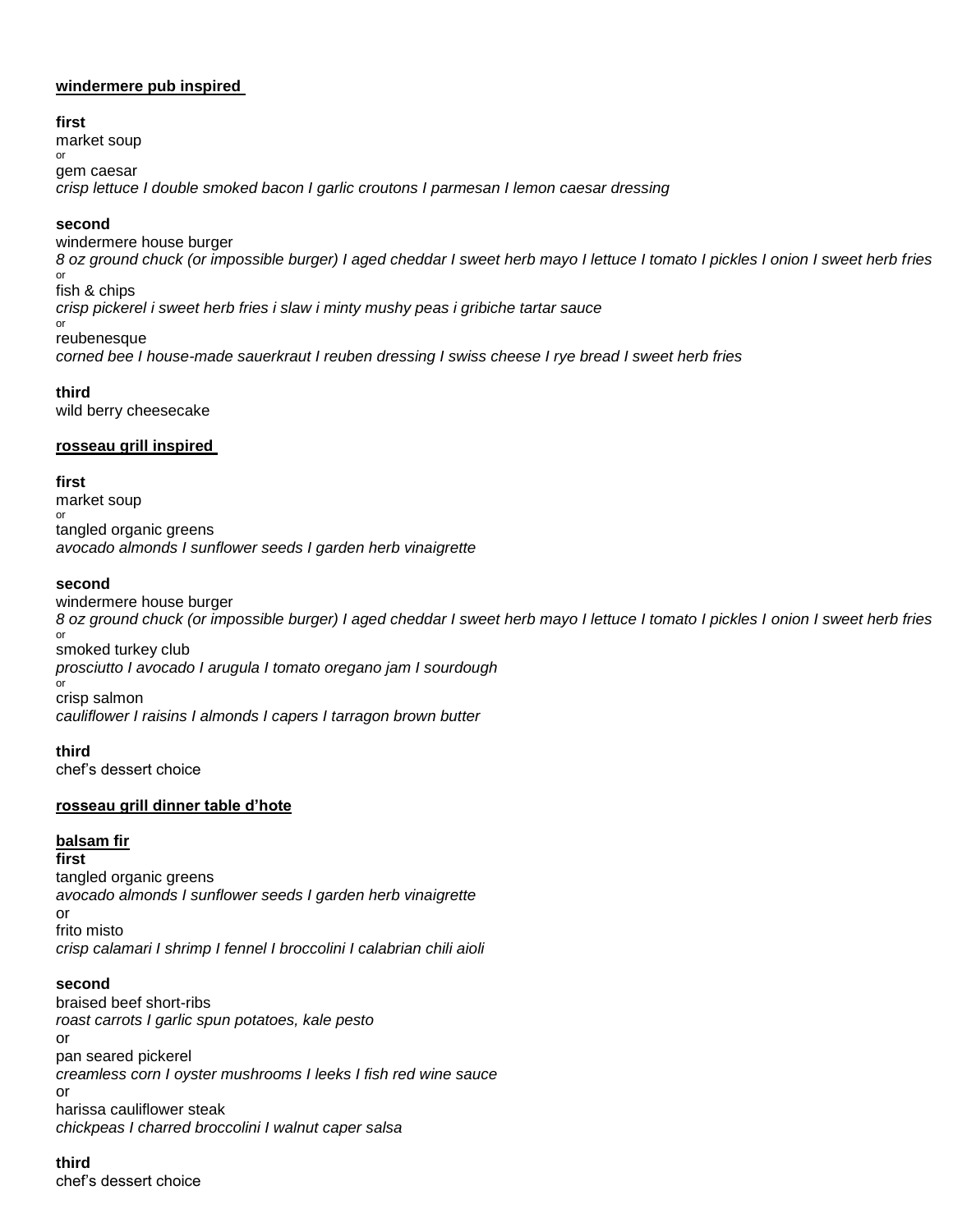#### **beech**

**first** gem caesar *crisp lettuce I double smoked bacon I garlic croutons I parmesan I lemon caesar dressing* or corn bisque *shrimp & chorizo fricassee*

#### **second**

seared black cod *lemon risotto I sugar snap peas I gremolata*  or chicken diavolo *garlic spun potatoes I broccolini* or ricotta agnolotti *tame roast mushrooms I walnuts I truffle brown butter*

**third**

chef's dessert choice

*menu subject to change*